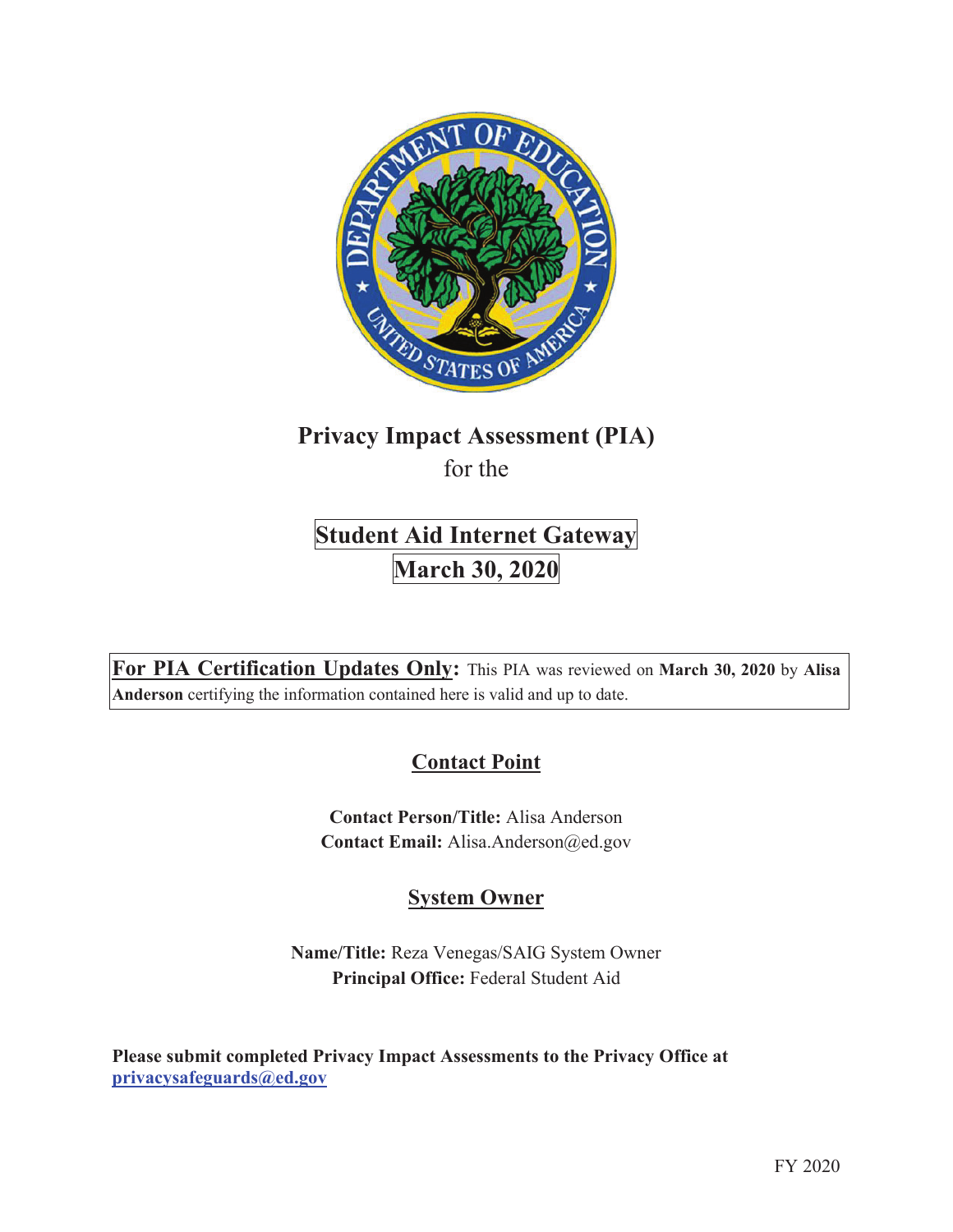*Please complete this Privacy Impact Assessment (PIA) on how personally identifiable information (PII) is collected, stored, protected, shared, and managed electronically by your system. You may wish to consult with your ISSO in completing this document. If a question does not apply to your system, please answer with N/A.*

#### **1. Introduction**

**1.1.** Describe the system including the name, acronym, and a brief description of the program or purpose for the system.

The Student Aid Internet Gateway (SAIG) is within the Federal Student Aid's IT infrastructure. The U.S. Department of Education sponsors the SAIG to promote the electronic exchange of Title IV information over the Internet by providing telecommunications support and "electronic mailboxes" for file delivery and administration of Title IV programs and their corresponding application systems. These application systems include Common Origination and Disbursement (COD), Central Processing System (CPS), Debt Management Collection System (DMCS), Financial Management System (FMS), National Student Loan Database System (NSLDS), and the HEAL Online Processing System (HOPS). The SAIG promotes the electronic exchange of Title IV information between higher education institutions, Federal Student Aid, Title IV application system contractors, state agencies, lenders, financial aid services and needs analysis services. SAIG is a "mailbox" and has no way or reason to read the mail. The SAIG is hosted at the Next Generation Data Center (NGDC).

Transaction Delivery Community Manager (TDCM) is a Student Aid Internet Gateway (SAIG) web-based application that allows users to manage their mailboxes and to view data transmission history to and from mailboxes.

**1.2.** Describe the purpose for which the personally identifiable information  $(PII)^{1}$  is collected, used, maintained or shared.

PII data is maintained for the creation of administrative accounts (referred to throughout as "accounts") to access the TDCM server software. The TDCM accounts are used to access the applications' transmission activities. The PII information sourced from and shared with the CPS/SAIG Help Desk for account verification.

**1.3.** Is this a new system, or one that is currently in operation?

<sup>&</sup>lt;sup>1</sup> The term "personally identifiable information" refers to information which can be used to distinguish or trace an individual's identity, such as their name, social security number, biometric records, etc. alone, or when combined with other personal or identifying information which is linked or linkable to a specific individual, such as date and place of birth, mother's maiden name, etc. OMB Circular A-130, page 33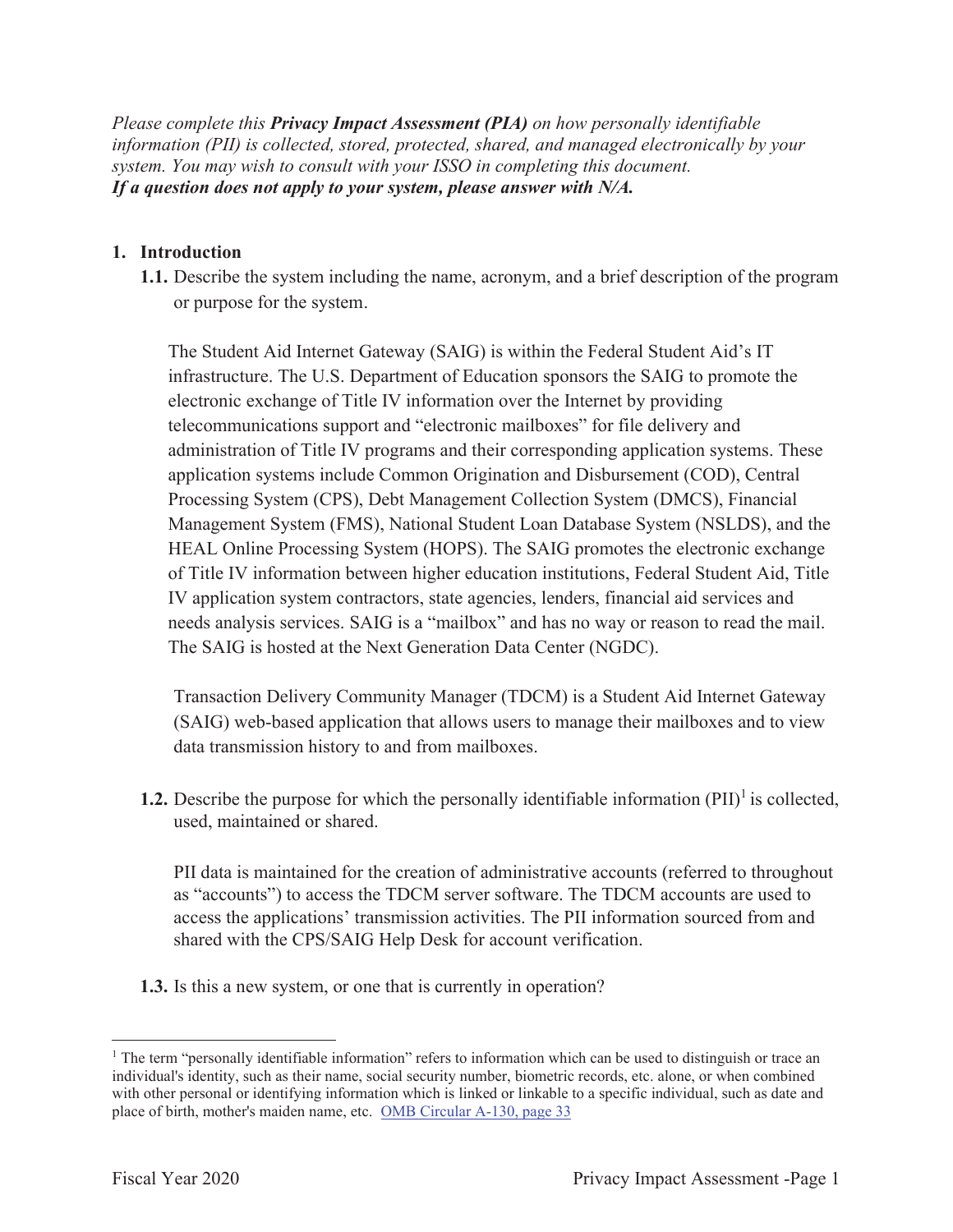#### Currently Operating System

**1.4.** Is this PIA new, or is it updating a previous version?

#### Updated PIA

**1.5.** Is the system operated by the agency or by a contractor?

#### Contractor

**1.5.1.** If the system is operated by a contractor, does the contract or other acquisitionrelated documents include privacy requirements?

 $\Box$  N/A

Yes

### **2. Legal Authorities and Other Requirements**  *If you are unsure of your legal authority, please contact your program attorney.*

**2.1.** What specific legal authorities and/or agreements permit and regulate the collection and use of data by the system? Please include name and citation of the authority.

Title IV of the Higher Education Act of 1965, as amended (HEA), 20 U.S.C. 1070et seq. The collection of Social Security numbers of users of this system is authorized by 31 U.S.C. 7701 and Executive Order 9397, as amended by Executive Order 13478 (November 18, 2008).

#### **SORN**

**2.2.** Is the information in this system retrieved by an individual's name or personal identifier such as a Social Security Number or other identification?

### Yes

**2.2.1.** If the above answer is **YES,** this system will need to be covered by Privacy Act System of Records Notice(s)  $(SORN(s))$ .<sup>2</sup> Please provide the SORN name, number, Federal Register citation and link, or indicate that a SORN is in progress.

<sup>&</sup>lt;sup>2</sup> A System of Records Notice (SORN) is a formal notice to the public that identifies the purpose for which PII is collected, from whom and what type of PII is collected, how the PII is shared externally (routine uses), and how to access and correct any PII maintained by ED. https://connected.ed.gov/om/Documents/SORN-Process.pdf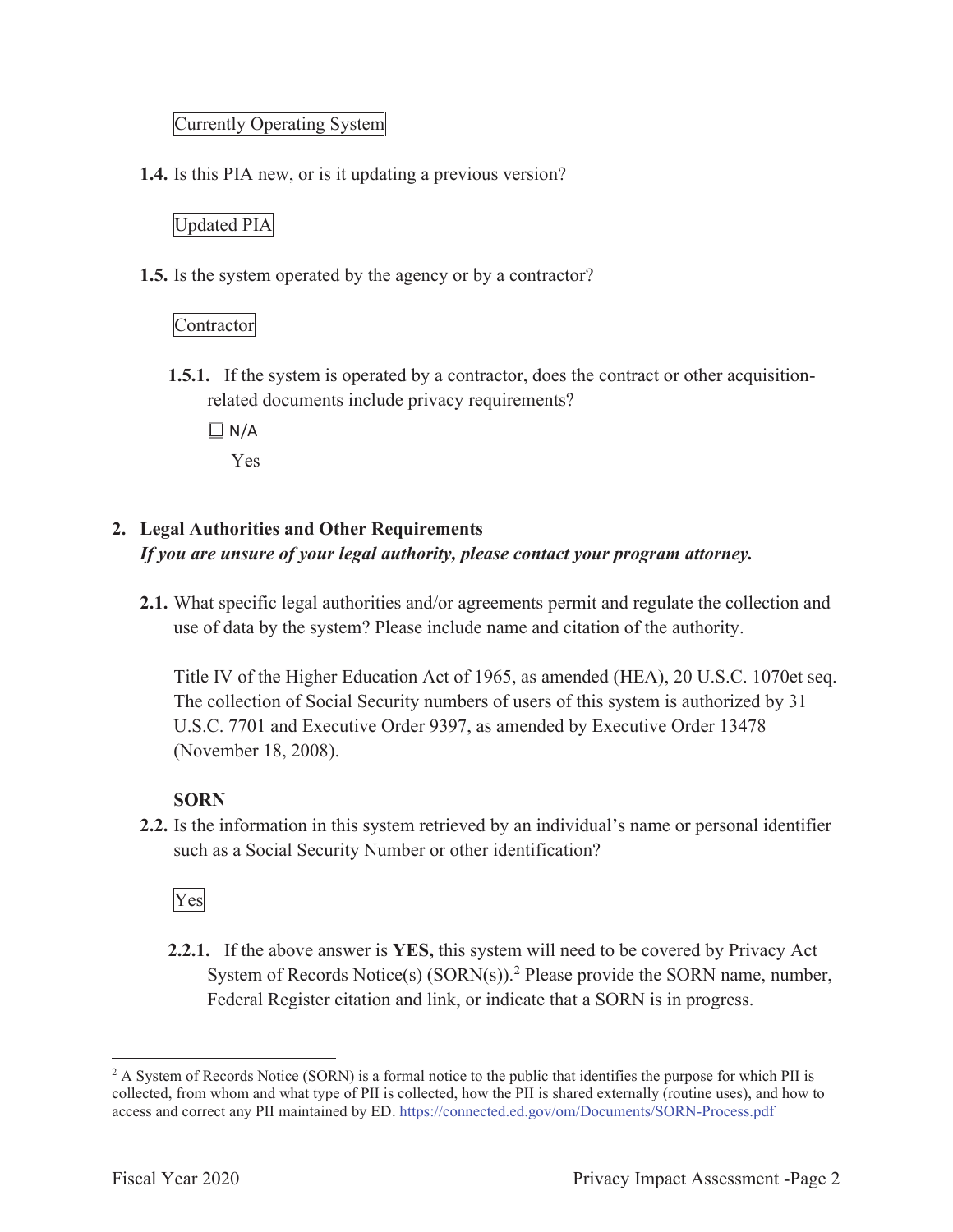#### $\Box N/A$

The records to create the TDCM administrative accounts are covered by the Student Aid Internet Gateway, Participation Management (SAIG, PM) System of Records Notice which was most recently published in full on March 1, 2018 at 83 FR 8855.

https://www.federalregister.gov/documents/2018/03/01/2018-04141/privacy-act-of-1974-system-of-records

**2.2.2.** If the above answer is **NO**, explain why a SORN was not necessary. For example, the information is not retrieved by an identifier, the information is not maintained in a system of records, or the information is not maintained by the Department, etc.

 $\boxdot$  N/A Click here to enter text.

#### **Records Management**

**If you do not know your records schedule, please consult with your records liaison or send an email to RMHelp@ed.gov**

**2.3.** What is the records retention schedule approved by National Archives and Records Administration (NARA) for the records contained in this system? Please provide all relevant NARA schedule numbers and disposition instructions.

General Records Schedule (GRS) 3.2, Item 031 System Access Records for systems requiring special accountability for access. Disposition Instructions: Destroy 6 years after password is altered or user account is terminated, but longer retention is authorized if required for business use. DAA-GRS-2013-0006-0004.

**2.4.** Is the PII contained in this system disposed of appropriately, and in accordance with the timelines in the records disposition schedule?

Yes

#### **3. Characterization and Use of Information**

#### **Collection**

**3.1.** List the specific PII elements (e.g., name, email, address, phone number, date of birth, Social Security, etc.) that the system collects, uses, disseminates, or maintains.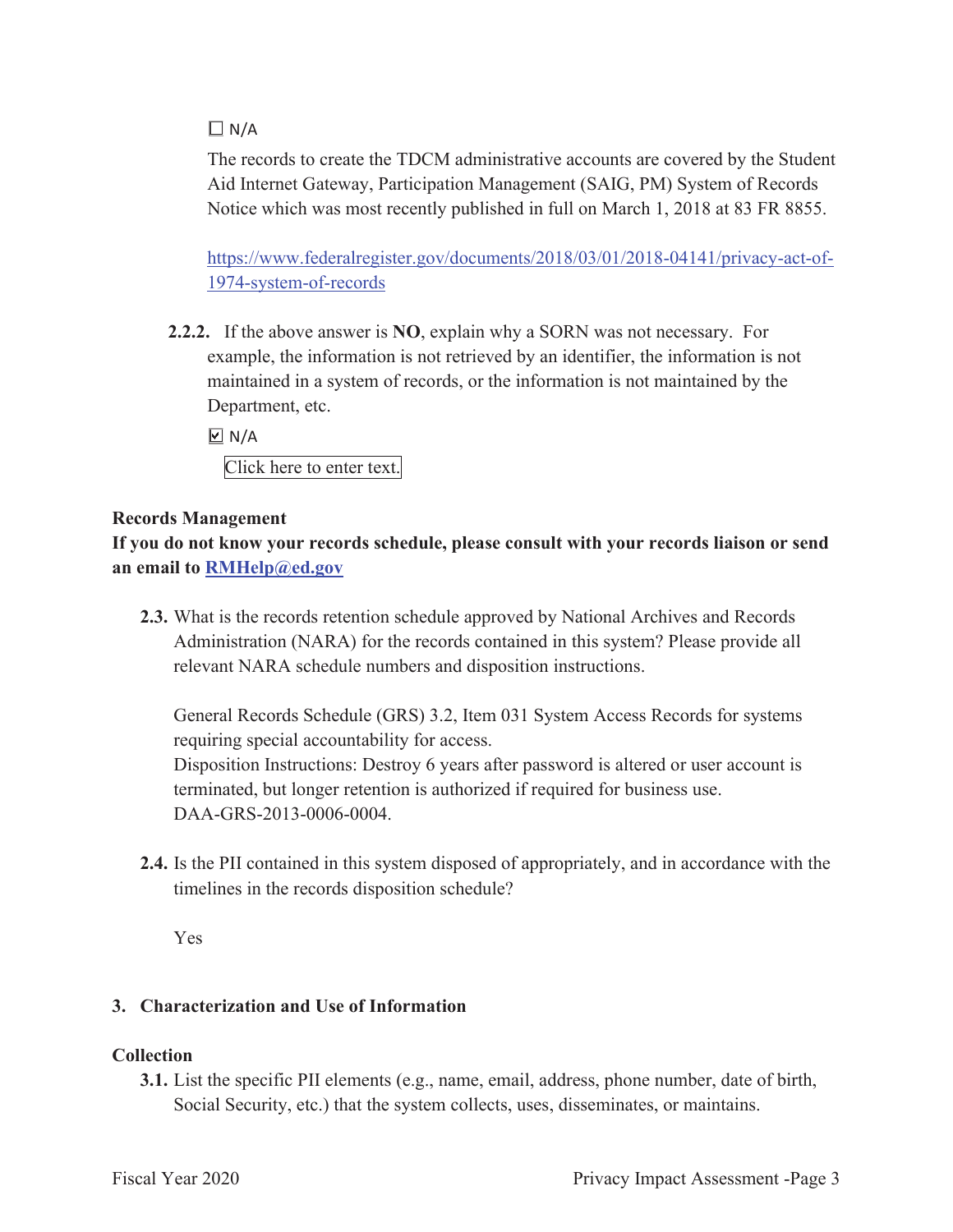Information for TDCM account users (Federal, contractor, FSA application system users) maintained within SAIG include full name, last 4 digits of SSN, user ID, phone number, and work email address.

**3.2.** Does the system collect only the minimum amount required to achieve the purpose stated in Question 1.2?

Yes

**3.3.** What are the sources of PII collected (e.g., individual, school, another agency, commercial sources, etc.)?

Individual user information is collected directly from the individual.

**3.4.** How is the PII collected from the stated sources listed in Question 3.3 (e.g., paper form, web page, database, etc.)?

Individual user information is collected by completing the TDCM User ID request form either electronically or on paper and then emailing it to the applicable application system Information System Security Owner (ISSO) for approval.

**3.5.** How is the PII validated or confirmed to ensure the integrity of the information collected?<sup>3</sup> Is there a frequency at which there are continuous checks to ensure the PII remains valid and accurate?

On a quarterly basis, TDCM accounts go through a recertification review. This review is specifically meant to identify users who have left an organization, no longer need access to TDCM or updated their names or contact information. Additionally, this is an opportunity for Title IV programs application systems to review the current status of their users' accounts. As per FSA policy, any TDCM account who has not logged into the system within 90 days will have their access disabled. Any user who has not accessed their account in 180 days will have their access deactivated.

#### **Use**

**3.6.** Describe how the PII is used to achieve the purpose stated in Question 1.2 above.

<sup>&</sup>lt;sup>3</sup> Examples include restricted form filling, account verification, editing and validating information as it's collected, and communication with the individual whose information it is.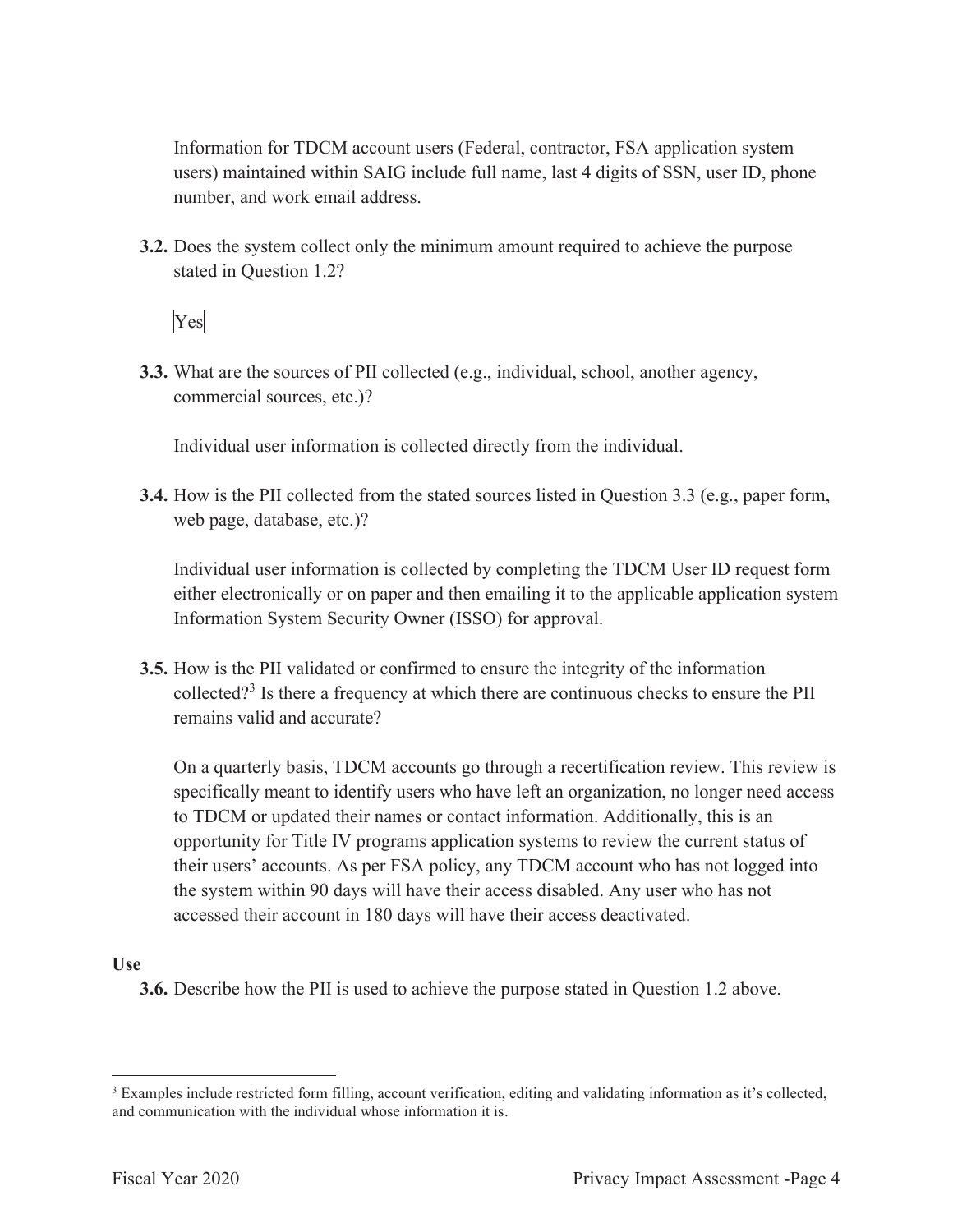The PII is used to create the TDCM account in order to manage the SAIG "mailbox". Additionally, the CPS/SAIG Help Desk uses the PII information to validate a user when contacted about being locked out of their TDCM account and requiring a password reset. The CPS/SAIG Help Desk Analyst validates the user by asking them to verify the last 4 digits of SSN.

**3.7.** Is the system using PII for testing/researching new applications or information systems prior to deployment or for training employees?

No

**3.7.1.** If the above answer is **YES,** what controls are in place to minimize the risk and protect the data?

 $\boxdot$  N/A

Click here to enter text.

#### **Social Security Numbers**

*It is the Department's Policy that, in order to collect Social Security Numbers, the System Owner must state the collection is: 1) authorized by law, 2) necessary for an agency purpose, and 3) there is no reasonable alternative.* 

**3.8.** Does the system collect Social Security Numbers? Note that if the system maintains Social Security Numbers but does not explicitly collect them, answer 3.8.1 to address the purpose for maintaining them.

No

**3.8.1.** If the above answer is **YES**, explain the purpose for its collection, and how the SSN will be used.

 $\Box$  N/A

The last 4 digits of SSN are used by the CPS/SAIG Help Desk to validate a user when contacted about being locked out of their TDCM account and requiring a password reset. The Help Desk Analyst validates the user by asking them to verify the last 4 digits of SSN. The SSN 4 digits are not utilized by the SAIG Support Team.

**3.8.2.** Specify any alternatives considered in the collection of SSNs and why the alternatives were not selected.

 $\Box N/A$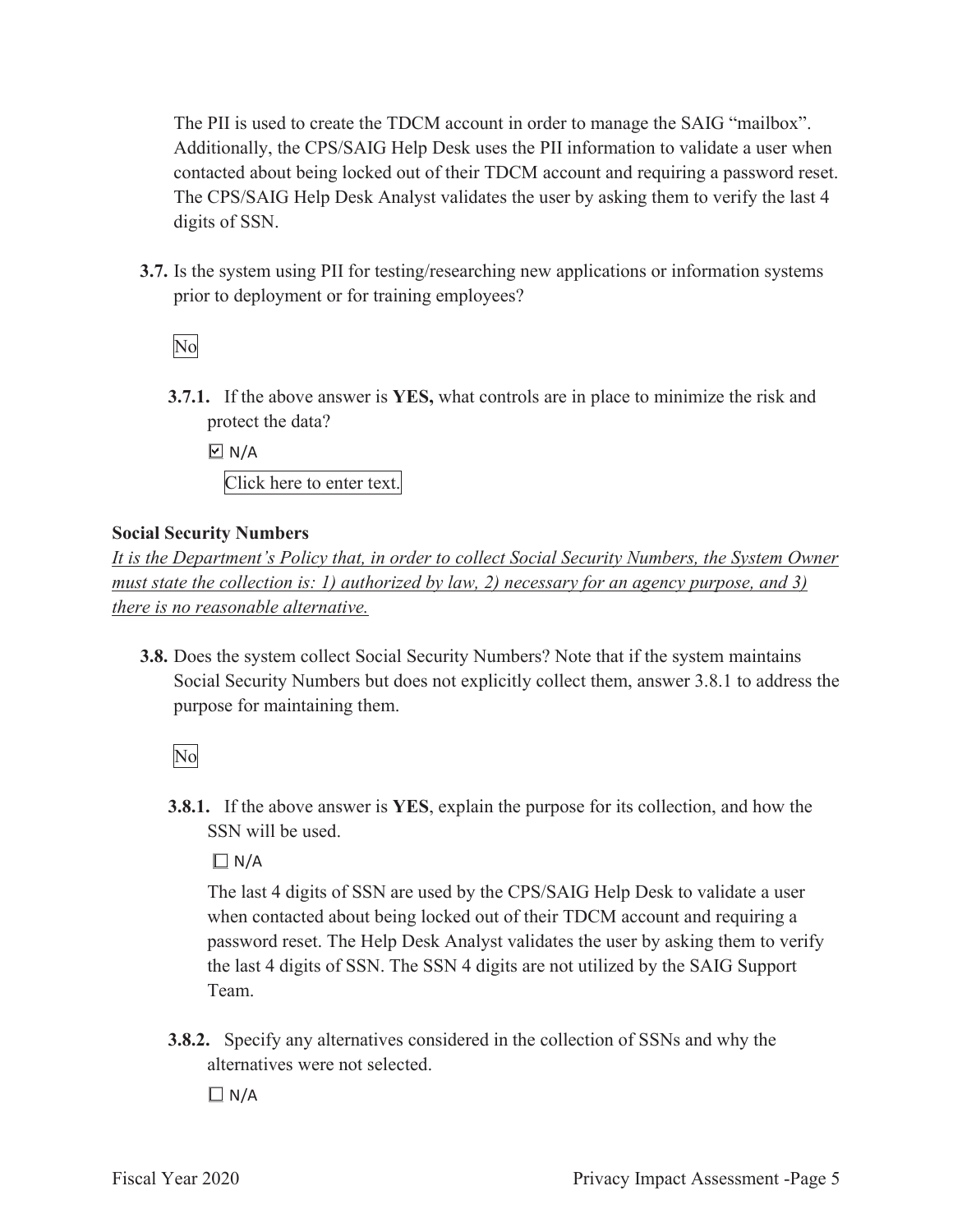Other methods such as a Two-Factor Authentication (TFA) method or the use of a user selected four-digit PIN have been considered for alternatives but SSN remains the most reliable method for validating user identity at the moment.

#### **4. Notice**

**4.1.** How does the system provide individuals with notice about the collection of PII prior to its collection (e.g., direct notice, such as a Privacy Act Statement (if applicable) or public notice, such as a SORN, PIA,)? If notice is not provided, explain why not.

A Privacy Act Statement is provided on the TDCM User ID Request form. Public notice is also provided through the posting of this PIA and applicable SORN referenced in Question 2.2.1

**4.2.** Provide the text of the notice or the link to the webpage where the notice is posted if notice is provided other than by SORN or PIA.

#### $\Box$  N/A

 Privacy Statement: Personal information, including the last 4 digits of the user's SSN, is collected solely for purposes of user account creation and validation. Personal information will be reviewed annually as part of the user account validation process. Personal information will also be used to confirm a user's identity when they call the CPS/SAIG Help Desk for technical support. Should the user determine that they no longer want their personal information maintained in the Department of Education's Federal Student Aid records, they may opt-out at any time by submitting a new TDCM request form to have their account deactivated. The Department of Education will not share your information with any outside party, other than what is permitted under the System of Records notice titled "Student Aid Internet Gateway, Participation Management System," which may be located here:

https://www.federalregister.gov/documents/2018/03/01/2018-04141/privacy-act-of-1974-system-of-records.

**4.3.** What opportunities are available for individuals to consent to uses (including new uses of previously collected PII), decline to provide PII, or opt out of the project?

The form clearly states which requested information is required. By signing and submitting the form, users are consenting to the collection and use of information. Existing users can opt out by submitting the TDCM User ID request form and selecting the disable user option.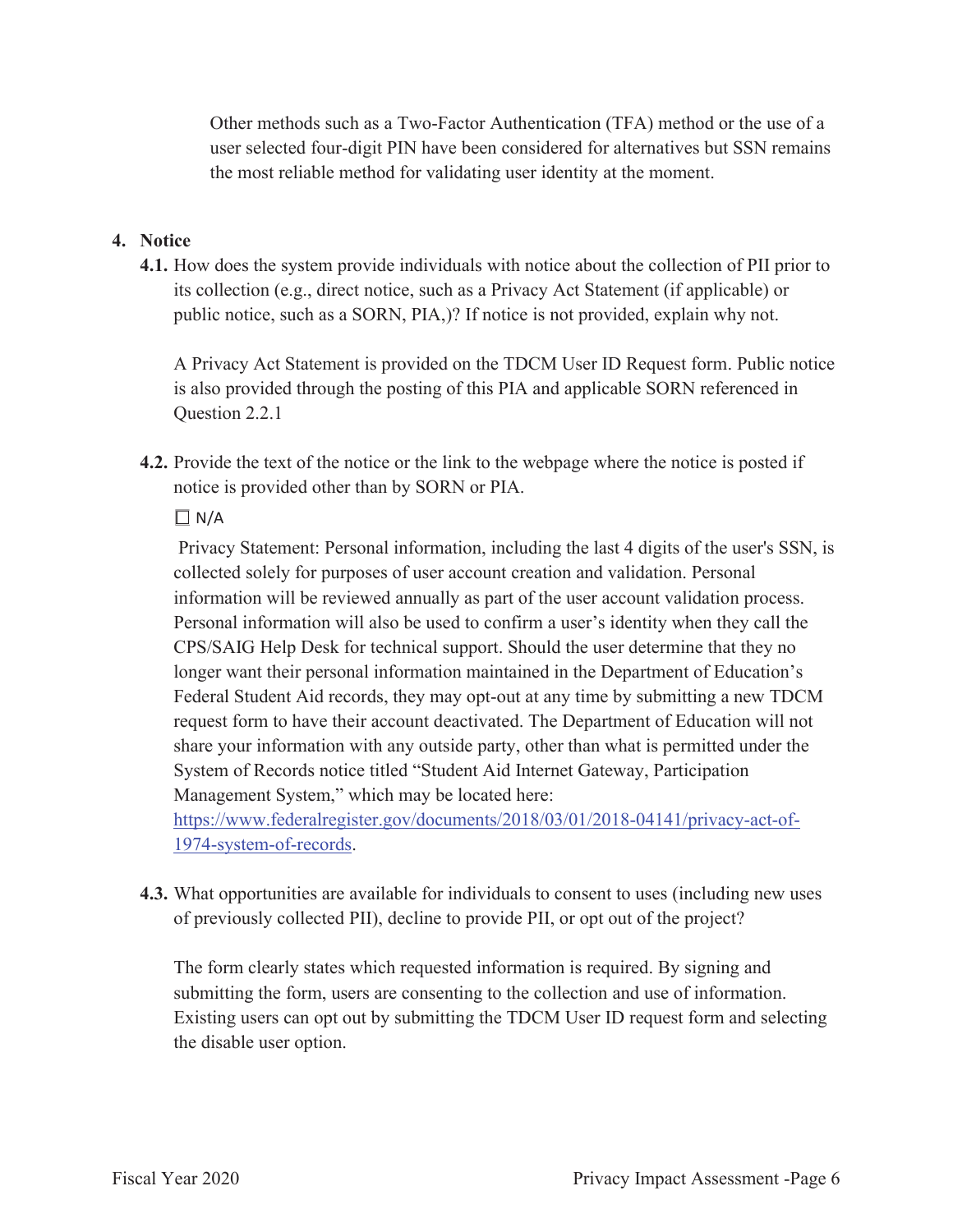**4.4.** Is the notice referenced in Question 4.1 reviewed and revised when there are changes in the practice, policy, or activities that affect the PII and privacy to ensure that individuals are aware of and can consent to, where feasible, these changes?

Yes

#### **5. Information Sharing and Disclosures**

#### **Internal**

**5.1.** Will PII be shared internally with other ED principal offices? If the answer is **NO**, please skip to Question 5.4.

No

**5.2.** What PII will be shared and with whom?

 $\boxdot$  N/A

Click here to enter text.

**5.3.** What is the purpose for sharing the specified PII with the specified internal organizations?

 $\boxdot$  N/A

Click here to enter text.

#### **External**

**5.4.** Will the PII contained in the system be shared with external entities (e.g. another agency, school district, the public, etc.)? If the answer is **NO**, please skip to Question 6.1.



**5.5.** What PII will be shared and with whom? List programmatic disclosures only.4 **Note: If you are sharing Social Security Numbers externally, please specify to whom and for what purpose**.

 $\boxdot$  N/A

Click here to enter text.

<sup>4</sup> If this information is covered by Privacy Act System of Records Notice (SORN) please list only relevant programmatic disclosures listed under the Routine Uses section.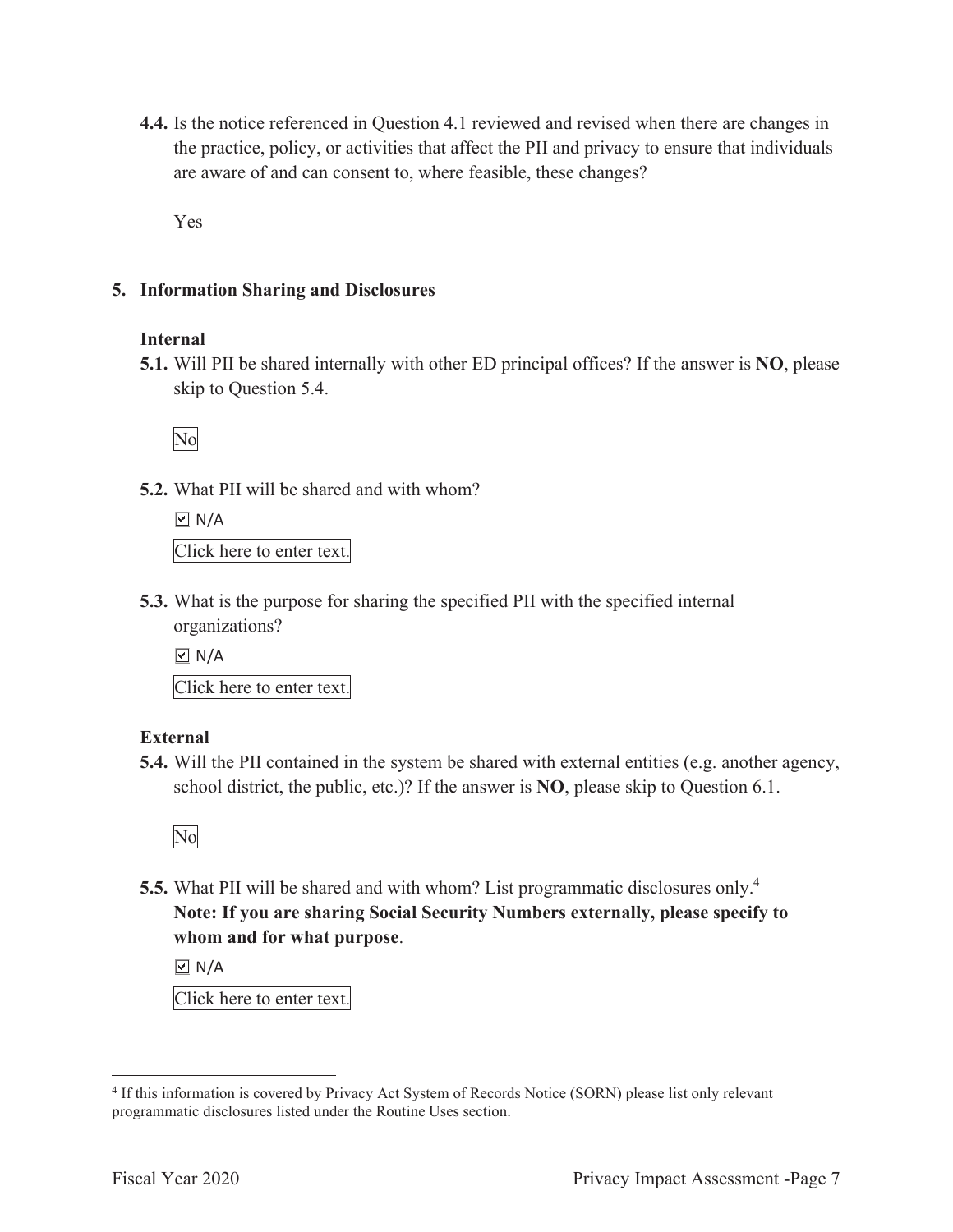- **5.6.** What is the purpose for sharing the PII with the specified external entities?
	- $\boxdot$  N/A Click here to enter text.
- **5.7.** Is the sharing with the external entities authorized?

 $\boxdot$  N/A Click here to select.

**5.8.** Is the system able to provide and retain an account of any disclosures made and make it available upon request?

 $\boxdot$  N/A

Click here to select.

**5.9.** How is the PII shared with the external entity (e.g. email, computer match, encrypted line, etc.)?

 $\underline{\boxdot}$  N/A Click here to enter text.

**5.10.** Is the sharing pursuant to a Computer Matching Agreement (CMA), Memorandum of Understanding (MOU), or other type of approved sharing agreement with another agency?

 $\Box$  N/A

Click here to select.

**5.11.** Does the project place limitation on re-disclosure?

 $\boxdot$  N/A

Click here to select.

#### **6. Redress**

**6.1.** What are the procedures that allow individuals to access their own information?

TDCM admin users are able to view their account information once they log into the site. The data is read only.

As indicated in the SORN referenced in Question 2.2.1, users may also contract the system manager listed in the SORN to access their records.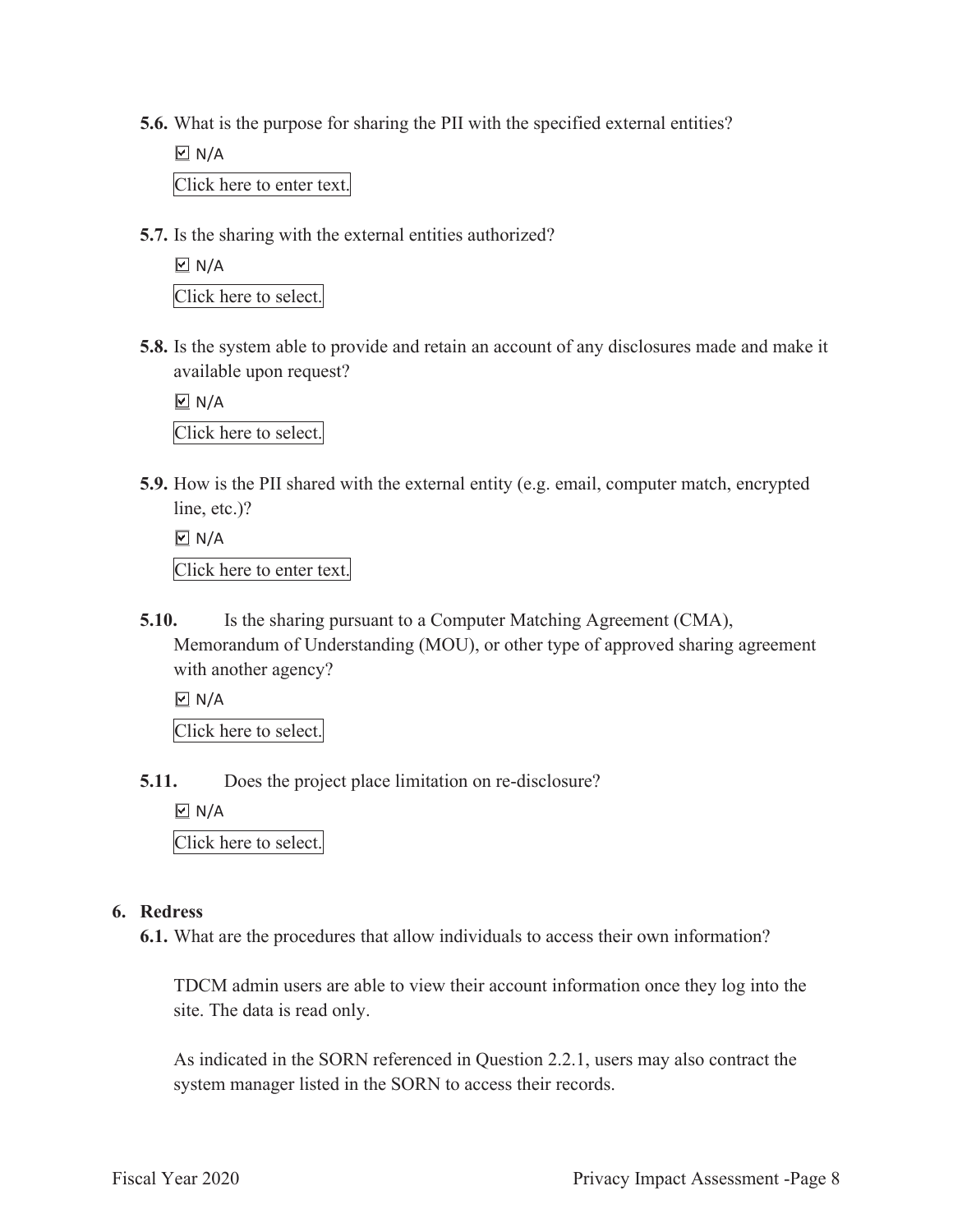**6.2.** What procedures are in place to allow the subject individual to correct inaccurate or erroneous information?

Since the data viewed in the TDCM account is read only, any updates to an existing user require the user to submit a new TDCM User ID request form and go through the approval process with getting ISSO signatures.

As indicated in the SORN referenced in Question 2.2.1, users may also contract the system manager listed in the SORN to correct inaccurate or erroneous information.

**6.3.** How does the project notify individuals about the procedures for correcting their information?

Directions for changing account information are located on the TDCM User IS request form that is completed for initial account creation. Additionally, because the records maintained in this system are covered by the SORN referenced in Question 2.2.1, the SORN and this PIA are considered a method of notification for how individuals can correct their information.

#### *7.* **Safeguards**

#### *If you are unsure which safeguards will apply, please consult with your ISSO.*

**7.1.** Does the principal office work with their CSO/ISSO to build privacy & security into the system and build privacy extensions to the extent feasible?



**7.2.** Is an Authority to Operate (ATO) required?



**7.3.** Under NIST FIPS Pub. 199, what is the security categorization of the system: **Low, Moderate, or High?** 

 $\Box$  N/A

Moderate

**7.4.** What administrative, technical, and physical safeguards are in place to protect the information?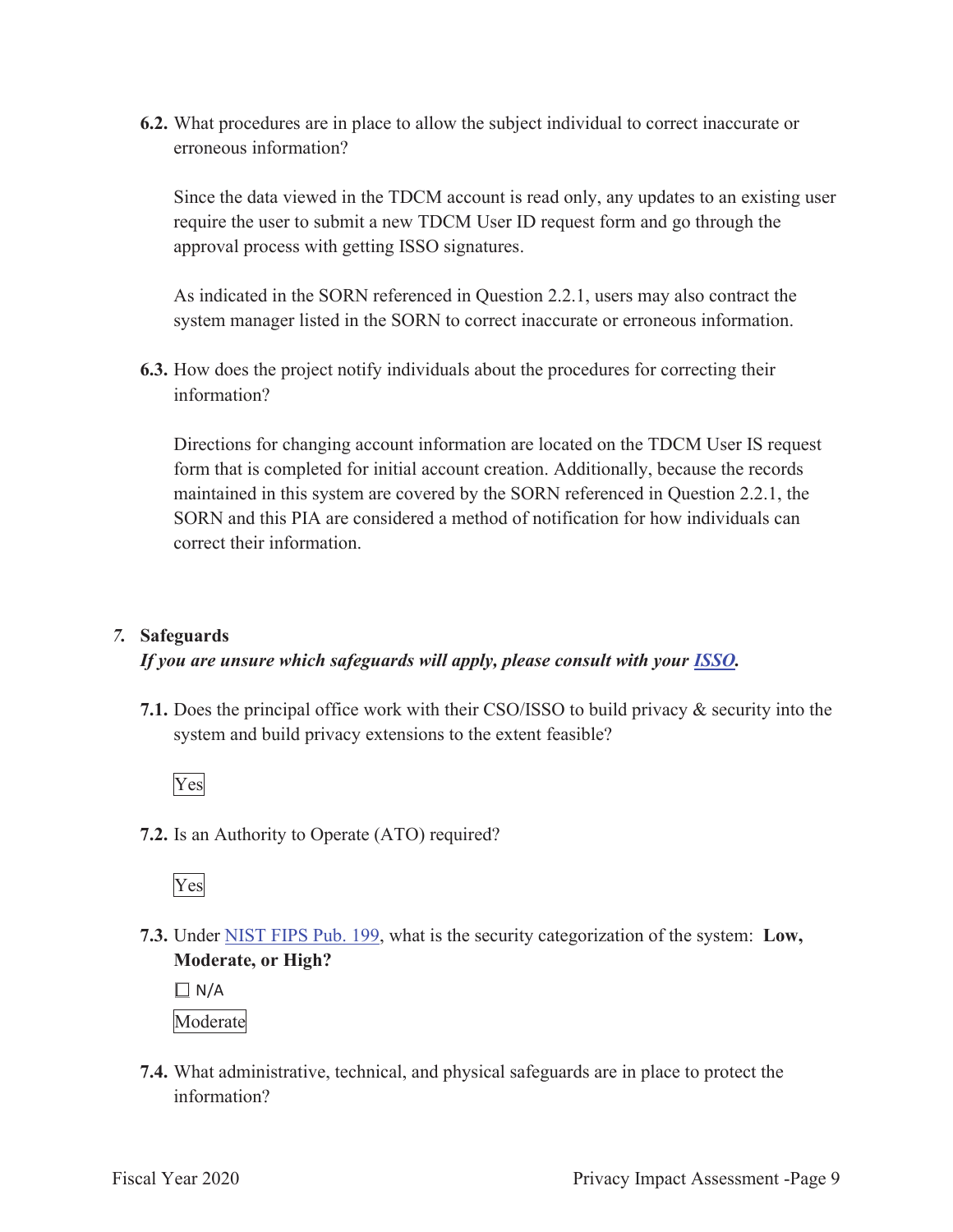TDCM User account passwords are disabled automatically after 90 days of inactivity. After 180 days of inactivity the accounts are deactivated on the system. Temporary accounts are removed after 30 days and emergency accounts after 7 days. The temporary and emergency accounts are created for auditing teams to run security scans and conduct manual testing with the TDCM application. The request for access follows the standard FSA/SAIG access procedures. Since audits can be ad-hoc and potentially time-sensitive an emergency account request would expedite the process for the access. Once the scans and testing have been completed the access is inactivated. SAIG employs access control policies (e.g., identity-based, role-based, rule-based) and associated access enforcement mechanisms (e.g., access control lists, access control matrices, cryptography) to control access between users (or user processes) and objects (e.g., devices, files, records, processes, programs, domains). Access enforcement mechanisms are used at the application level increase security.

SAIG uses proprietary software which provides integrity controls along with controls from the NGDC. It has built in compression and encryption. Antivirus software is run automatically and virus definition updates are applied. Tripwire intrusion detection software is used to monitor the servers and uses a collection of one-way hash functions to detect file and system changes.

**7.5.** Is the information in the system appropriately secured in accordance with the IT security requirements and procedures as required by Federal law and policy?



**7.6.** Has a risk assessment been conducted where appropriate security controls to protect against that risk have been identified and implemented?



**7.7.** Please describe any monitoring, testing or evaluation conducted on a regular basis to ensure the security controls continue to work properly at safeguarding the PII.

Quarterly scanning is implemented, and the Risk Management Plan is assessed and reviewed annually. SAIG components being readied for production release are scanned using appropriate vulnerability assessment tools to ensure SAIG system security requirements are addressed and that the components are free from security vulnerabilities.